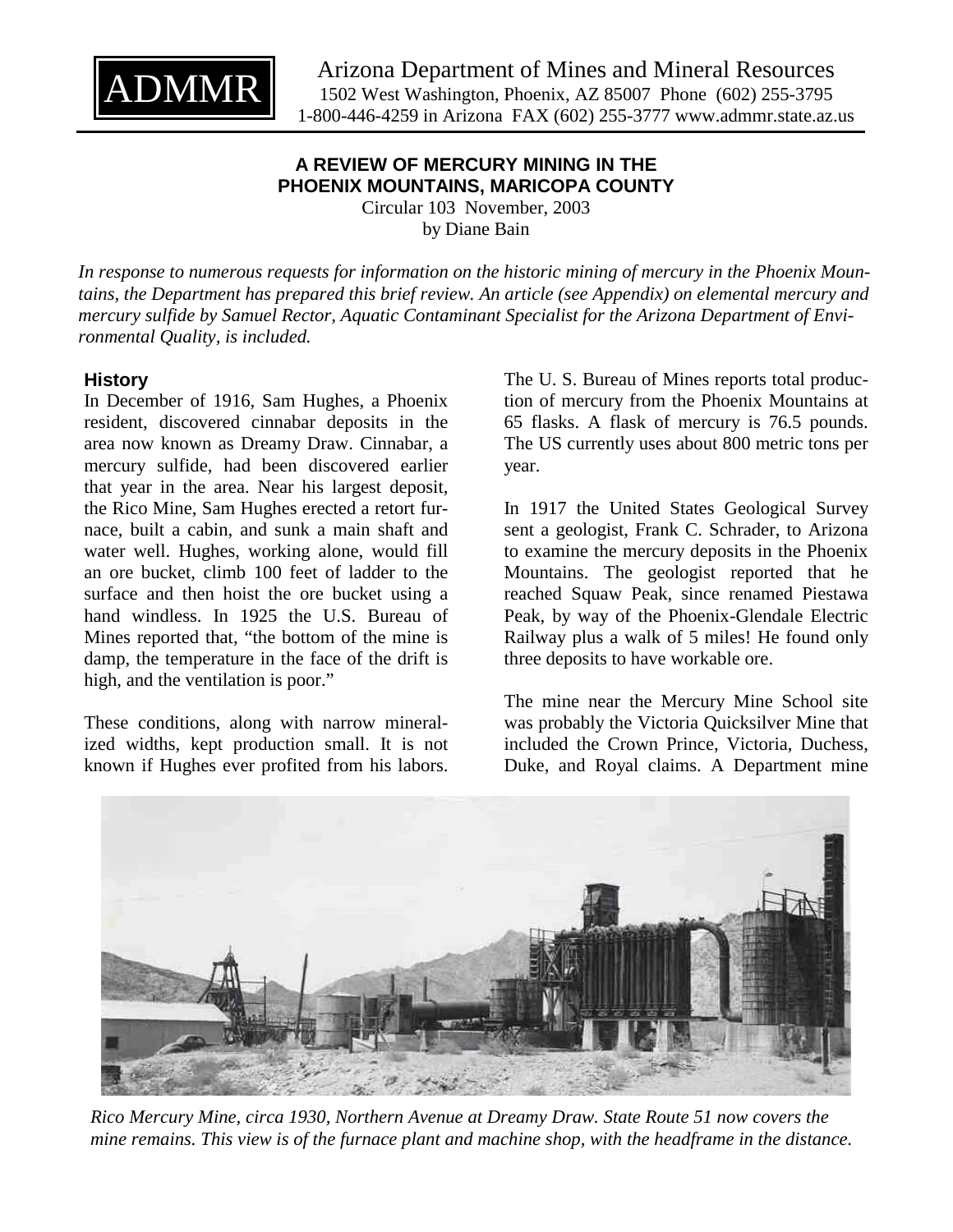owner's report from 1940 shows the owner to have been Nellie DeVere. Nellie reported that she planned to clear the 120-foot shaft that was then holding about 40 feet of water and mine for mercury, gold, silver, and copper. She was optimistic because the area now had electric power. She added that the former names of her claims were the Little Scout 1, 2, 3.

Production from the Victoria, if any, was probably quite small. The Post-World War II era spelled the end for a great many mines in Arizona. Plummeting prices made it difficult to continue mining after the war.

The piers of the Rico retort furnace, the foundations of the cabin and the cinnabar-red dump could be visited until 1991 when they were buried by freeway construction. The Northern Avenue overpass of the Squaw Peak Freeway was built over the old Rico mine and millsite. Mercury Mine School located at Dreamy Draw and 28th Street is named for the prospects in the area. A shaft of one of the old mercury mines lies deeply buried under the softball backstop at the school. Few surface outcrops of cinnabar remain in the Phoenix Mountain area.

#### **Mercury Characteristics**

(see Appendix for detailed description)

Mercury, also known as quicksilver, is the only metal that is liquid at ordinary temperatures. Its chief uses are in drugs and chemicals. It is also used in mercury-vapor lamps, power-control switches, thermometers, barometers, and in dental preparations. Mercury is found in only a few minerals; most commonly, cinnabar, a mercuric sulfide (HgS). The color of cinnabar generally is vermilion-red. Mercury in the Phoenix Mountains was in the form of cinnabar.

#### **Conclusion**

Dreamy Draw, which lies along the western end of Squaw Peak, was named for the effects of intense exposure to mercury. It is not named for any such effects occurring in that area.

Reconnaissance field sampling in Dreamy Draw, including the Mercury Mine School area, by the Arizona Department of Environmental Quality in the summer of 2003, revealed no detectable mercury in the soil samples. The lone exception was a "background" level at one collection area below the historic plant site.

Samuel Rector, Aquatic Contaminant Specialist with the Arizona Department of Environmental Quality concludes that, "Overall, what mercury that may be found at the old Dreamy Draw mine sites is most likely at a concentration and/or in a form that would render it unavailable to human uptake."

### **References**

Arizona Department of Mines & Mineral Resources, file data, including Victoria Quicksilver, Mercury Group, Eureka Group, Rico Mercury, and Cram Quicksilver

Lausen, Carl, and Gardner, E. D., *Phoenix Mountains Deposit. Quicksilver (Mercury) Resources of Arizona*, Arizona Bureau of Mines Bulletin No. 122. Mineral Technology Series No. 29. University of Arizona, Tucson, 1927

Schrader, F. C., *Quicksilver Deposits of the Phoenix Mountains Arizona*, USGS Bulletin 690-D. Washington, D.C., 1918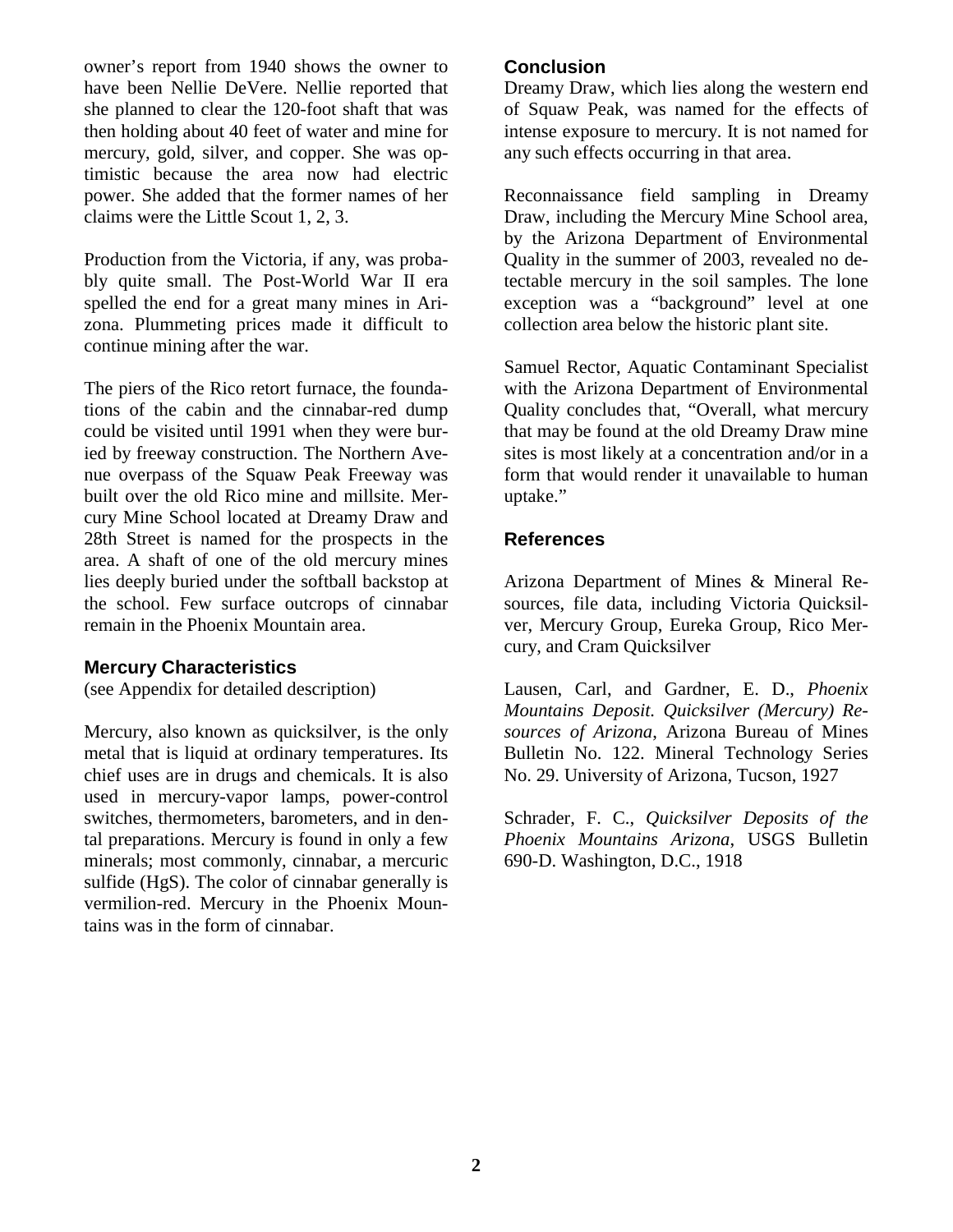## **Appendix**

 $\overline{a}$ 

# **A Discussion of Mercury in the Environment, Pertinent to its Occurrence in Dreamy Draw, Maricopa County by Samuel Rector Aquatic Contaminant Specialist, Arizona Department of Environmental Quality**

The two types of mercury most likely to be found in the Dreamy Draw area are elemental mercury, (the "quicksilver" most of us have seen in thermometers and thermostats), and mercuric sulfide, also known as cinnabar. Elemental mercury may have been deposited in the Dreamy Draw area as a result of the refining and transport process during the early part of the  $20<sup>th</sup>$  century. These deposits were probably short lived due to elemental mercury's propensity to evaporate at temperatures greater than 77 degrees Fahrenheit<sup>1</sup>. Elemental mercury also readily forms alloys (amalgamates) with most metals except for iron and readily combines with sulfur at room temperature<sup>2</sup>. Elemental mercury combined in this manner forms a tight bond and is

essentially immobile in the landscape<sup>3</sup> and biologically unavailable. If ingested in the unamalgamated, elemental form, mercury is poorly absorbed  $(<0.01\%)^4$  in the stomach and intestinal tract<sup>5</sup>. Once ingested, elemental mercury also has a relatively short half life of 60 days and is eliminated in the urine, feces and by exhalation.

Cinnabar is even less biologically available and environmentally mobile than elemental mercury, due largely to it's low solubility in water. In tests, tissue concentrations of mercury in mice administered mercuric sulfide (cinnabar) for five and 55 days did not differ significantly

 $4$  Gastrointestinal absorption is minimal (0.01%) partly due to the formation of sulphur laden compounds on the surface of the metal. Ingestion of a large amount of elemental mercury has occurred without adverse effect. Lin, J. L. and Lim, P. S. *Massive oral ingestion of elemental mercury.* Journal of Toxicology & Clinical Toxicology 1993; 31(3): 487-92

<sup>5</sup> Metallic mercury and mercurous salts (e.g.,  $Hg_2Cl_2$ ) are poorly absorbed (<0.10%) following oral exposure Friberg, L. and Nordberg, F., 1973. *Inorganic mercury - a toxicological and epidemiological appraisal*. In: Miller, M.W. and Clarkson, T. W. eds. *Mercury, mercurials and mercaptans*. Charles C. Thomas Co., Springfield, Il. pp. 5-22.

<sup>&</sup>lt;sup>1</sup> Much of the mercury deposited on land, appears to revaporize within a day or two, at least in areas substantially heated by sunlight. National Research Council Canada; *Effects of Mercury in the Canadian Environment,* p.78 (1979) NRCC No. 16739

 $2^{2}$  Ductile malleable mass which may be cut with a knife; atomic number 80; valences 1 and 2; group 2B element of periodic table; natural isotopes 202 (29.80%), 200 (23.13%), 199 (16.84%), 201 (13.22%), 198 (10.02%), 204 (6.85%) and 196 (0.146%); electrical resistivity 95.76 microohm cm at 20 deg C; forms alloys with most metals except iron and combines with sulfur at ordinary temp; reacts with HNO3, hot concn H2SO4, and ammonia solutions to form Hg2NOH (Millon's base); std electrode reduction potential: eo (aq) Hg/Hg2+ equals -0.854 volts; eo (aq) 2 Hg/2Hg2+ equals -0.789 volts Budavari, S. (ed.). *The Merck Index - An Encyclopedia of Chemicals, Drugs, and Biologicals. Whitehouse Station*, NJ: Merck and Co., Inc., 1996. 1006

 $\frac{1}{3}$  Studies indicate that mercury compounds, once deposited on soil, are absorbed to the soil and do not leach**.** Mercuric sulfide has been found to strongly adsorb to soil, and even with weathering, any mercury released from the mercuric sulfide is readsorbed by the soil. *Hazardous Substance Data Base*, National Library of Medicine, 2003